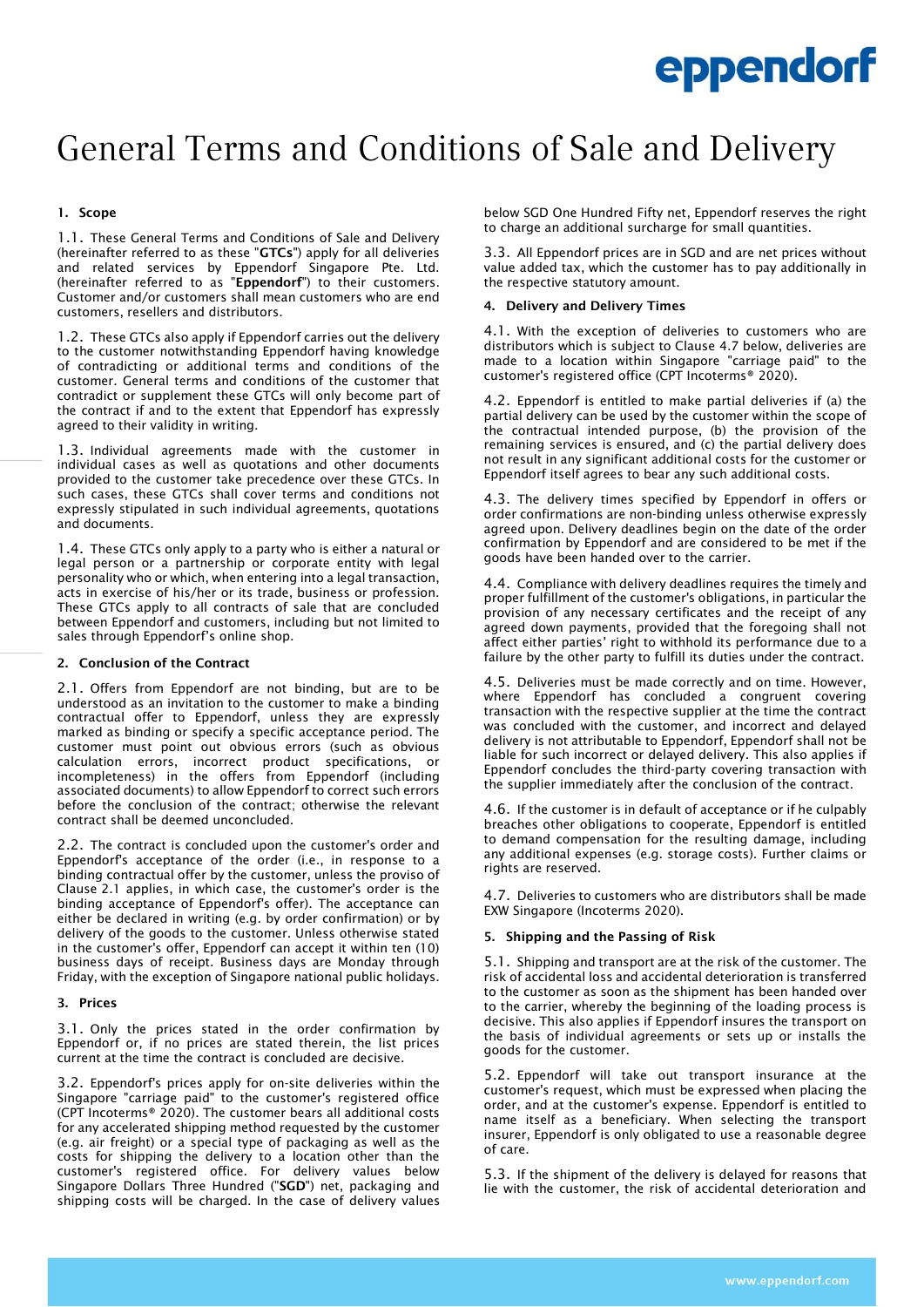accidental loss is transferred to the customer upon notification of readiness for shipment.

### 6. Transport Damage

6.1. Loss or damage during transport must be noted by the customer on the freight receipt with a corresponding reservation. In addition, such loss or damage must be reported immediately in writing to the freight carrier with a copy to Eppendorf. All steps necessary to safeguard the customer's rights must be taken immediately by the customer.

6.2. Damage or loss during transport does not release the customer from paying the full purchase price to Eppendorf. The customer assigns all claims against third parties that exist due to damage or loss during transport to Eppendorf in advance. Eppendorf hereby accepts the assignment. This assignment and any services provided by the transport insurance will take place without any further acts by either party.

#### 7. Payment Terms

7.1. Payments are due within thirty (30) days after receipt of the invoice by the customer without deduction. For the avoidance of doubt, this Clause 7.1 and Clauses 7.2, 7.3, 7.4 and 7.5 shall not be applicable in instances of goods ordered online and through purchase orders which shall fall within the provisions of Clause 7.7 and Clause 7.8 respectively.

7.2. Payment for initial orders must always be made in advance.

7.3. Eppendorf is entitled to issue partial invoices for partial deliveries within the meaning of Clause 4.2.

7.4. When the above payment deadline has expired, the customer is in default. Eppendorf is entitled to demand default interest from the date of default in payment. Eppendorf reserves the right to claim compensation for further damage.

7.5. The customer shall have no right to offset or to assert a right of retention, unless the customer sets off an undisputed or legally established claim or asserts a right of retention in this regard.

7.6. If, after the conclusion of the contract, it becomes apparent (e.g. through an application for the opening of insolvency proceedings) that the payment claim is jeopardized by the customer's inability to pay, Eppendorf is entitled to refuse performance in accordance with the Sale of Goods Act 1979 and - if necessary after setting a deadline - to rescind or terminate the contract.

7.7. If goods are ordered through Eppendorf's online shop, Eppendorf requires prepayment by the customer upon placement of the customer's order. Eppendorf will only proceed to provide an order confirmation and arrange for delivery of the goods upon receipt of full payment from the customer.

7.8. If goods are ordered through purchase orders pursuant to quotations provided, the payment terms in such quotations shall prevail.

#### 8. Retention of Title

8.1. Eppendorf retains ownership of the delivered goods (the "Reserved Goods") until all claims relating to those Reserved Goods ("Secured Claims") have been paid in full. In the case of a current account, the Reserved Goods serve to secure the balance claim to which Eppendorf is entitled.

8.2. The customer has to treat the Reserved Goods with the care of a prudent businessman. The customer is obliged to adequately insure the Reserved Goods at replacement value at its own expense against damage caused by fire, water and theft. The customer hereby assigns any claims for compensation from these insurance contracts to Eppendorf. Eppendorf hereby accepts the assignment.

8.3. The customer must inform Eppendorf immediately if the Reserved Goods are seized or similarly impaired or endangered. In the event of a seizure, the customer must send Eppendorf a copy of the seizure and transfer decision as well as all other documents required to object to the seizure and notify the seizure creditor immediately in writing of the retention of title by Eppendorf. The costs of an intervention by Eppendorf, unless they can be obtained from the respective third party, shall be borne by the customer.

8.4. Any processing or transformation of the Reserved Goods by the customer is always carried out free of charge for Eppendorf. However, if the Reserved Goods are processed with other items that do not belong to Eppendorf, Eppendorf only acquires joint ownership of the new item in the ratio of the invoice value of the Reserved Goods to the value of the other processed items. The customer stores the new item free of charge for Eppendorf with the care of a prudent businessman.

8.5. The customer is entitled to resell the Reserved Goods in the ordinary course of business and with the care of a prudent businessman. However, the customer assigns all claims from the resale of the Reserved Goods to third parties in the amount of the final invoice amount of the Secured Claims (including statutory sales tax or comparable foreign taxes) to Eppendorf. Eppendorf hereby accepts this assignment. The customer remains entitled to collect the assigned claims. The customer is only entitled to resell if it is ensured that the claims to which he is entitled are transferred to Eppendorf.

8.6. Eppendorf is entitled to revoke or restrict both the customer's authorization to sell and the authorization to collect and to demand the return of the Reserved Goods if the customer does not meet his payment obligations towards Eppendorf or if Eppendorf becomes aware of circumstances that are likely to significantly reduce the customer's creditworthiness. In the event of revocation of the authorization to collect, Eppendorf can demand that the customer disclose the assigned claims and their debtors, provide all information required for collection, hand over the associated documents and notify the debtors of the assignment.

#### 9. Claims for Defects

9.1. The customer's entitlement to claim for defects is subject to the provisions of the Sale of Goods Act 1979. The customer must report claims due to recognizable defects immediately, but no later than ten (10) calendar days after receipt of the goods. Claims due to non-recognizable defects must be reported by the customer immediately after they are discovered. The notification must be made to Eppendorf in writing and precisely describe the type and extent of the defects. If the customer fails to properly examine or report, Eppendorf's warranty obligation and liability for the defect concerned is excluded if the defect is one which ought to have been revealed by such examination.

9.2. Eppendorf is entitled to inspect and check the goods complained about, and the customer shall grant Eppendorf the necessary time and opportunity to do so. Eppendorf can demand that the customer return the goods complained about in the original packaging or an equivalent packaging to Eppendorf at Eppendorf's expense.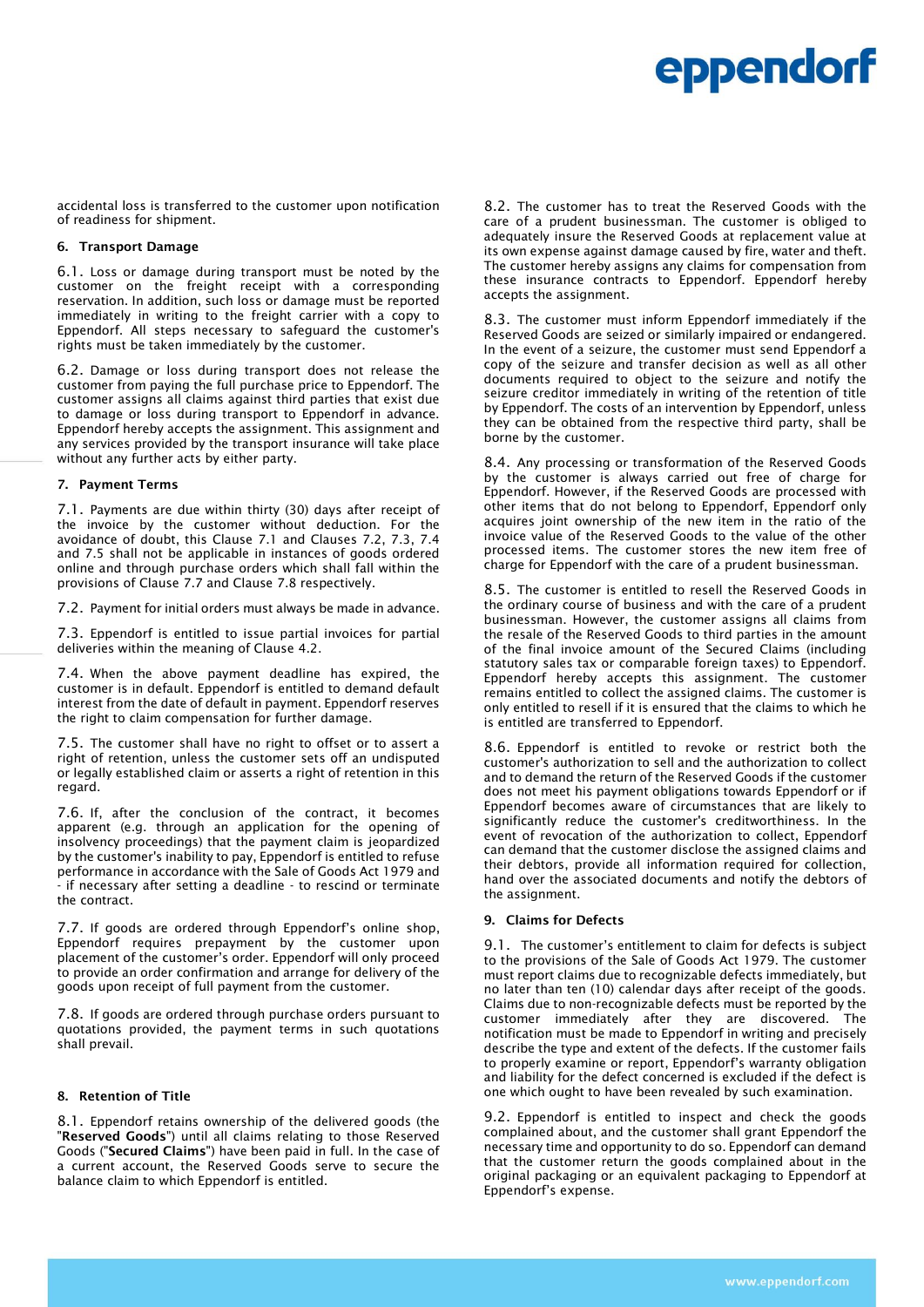9.3. If goods are defective and the customer has properly reported the defect in accordance with Clause 9.1, the customer is entitled to its rights in accordance with the following provisions.

9.4. Eppendorf does not guarantee the suitability of its goods for any particular use not expressly agreed in writing between Eppendorf and the customer. The customer alone is responsible for deciding whether a good that complies with the specific agreements on the properties, features and performance characteristics is suitable for a specific purpose and for the type of use assumed by the customer.

9.5. Information in catalogs, price lists and other information material provided to the customer by Eppendorf, as well as information describing the goods, are no guarantees for a special quality of the goods. Quality guarantees must be expressly agreed in writing.

9.6. Warranty claims for defects are excluded for damage that arises after the transfer of risk as a result of normal wear and tear as well as a result of improper or unsuitable use. This applies in particular if the goods supplied are improperly handled, stored or set up, are not operated or maintained in accordance with the operating instructions, or if replacement, disposable or consumable materials other than those recommended by Eppendorf are used.

9.7. Eppendorf is entitled, at its option, to supplementary performance by eliminating the defect (subsequent improvement) or by delivering a defect-free item (replacement delivery). In the event of subsequent performance, Eppendorf is obliged to bear all expenses necessary for the purpose of eliminating the defect, in particular transport, travel, labor and material costs.

9.8. If the supplementary performance fails, the customer can terminate the contract or request a reduction in price. The right of the customer to claim damages or reimbursement of wasted expenses in accordance with the provisions in Clause 10 remains unaffected.

#### 10. Liability

10.1. Eppendorf is only liable for damages due to breach of contractual or non-contractual obligations:

- (a) for damages based on an intentional or grossly negligent breach of duty by Eppendorf;
- (b) for damages resulting from injury to life, limb or health;
- (c) due to a breach of a quality or durability guarantee;
- (d) for damages resulting from the breach of an essential contractual obligation; or
- (e) due to mandatory legal liability, in particular from the Health Products Act 2007 and its subsidiary legislation.

10.2. An essential contractual obligation within the meaning of Clause 10.1 (d) is an obligation, the fulfillment of which enables the proper execution of the contract in the first place and on the observance of which the customer regularly trusts and may rely. The amount of compensation for the breach of an essential contractual obligation is limited to damages typical for the contract and foreseeable at the time the contract was concluded.

10.3. Any liability for damages other than those provided for in this Clause 10 is excluded – regardless of the legal nature of the asserted claim. This applies in particular to claims for damages arising from negligence when concluding the contract, due to other breaches of duty or due to tortious claims for compensation for property damage.

10.4. The limitations of liability resulting from this Clause 10 also apply if the customer demands instead of performance a reimbursement of expenses incurred by the customer in reliance on the contract instead of a claim for damages.

10.5. Insofar as Eppendorf's liability for damages is excluded or limited, this also applies with regard to the personal liability for damages of Eppendorf's employees, representatives and vicarious agents.

### 11. Limitation Period for Warranty Claims

11.1. The limitation period for the rights of the customer due to material and legal defects is twelve (12) months from the delivery of the goods except if stated otherwise in warranty document. This does not apply to willful or grossly negligent breaches of duty (Clause 10.1 (a) above), for damage resulting from injury to life, limb or health (Clause 10.1 (b) above), fraudulent concealment of a defect and / or in the event of mandatory legal liability (Clause 10.1 (e) above).

11.2. The delivery within the meaning of Clause 11.1 refers to the receipt of the notification of readiness to collect provided by Eppendorf to the customer, or, if shipping has been agreed, the delivery to the freight carrier. If the parties have agreed that delivery is to be deemed complete upon the customer accepting the goods, the limitation period begins upon such acceptance.

11.3. Warranty claims for repairs and replacement deliveries become time-barred three (3) months after completion of the respective repairs or replacement delivery, but not before the expiry of the twelve-month limitation period in accordance with Clause 11.1. This does not apply if Eppendorf has expressly recognized an obligation to provide supplementary performance. In such a case, the twelve-month warranty period will start again after Eppendorf has completed the subsequent performance.

11.4. Claims for defects are excluded when selling used goods and demonstration devices. The right of the customer to claim damages or reimbursement of expenses incurred by the customer in reliance on the contract in accordance with the provisions in Clause 10 remains unaffected.

# 12. Cancellation and Returns

Cancellation of confirmed order and returns of goods that are not the subject of material defect claims require Eppendorf's prior consent. In the event of an order cancellation or a return, Eppendorf shall charge 10% of the value of the goods, but at least SGD 100 as a processing cost, unless Eppendorf has provided consent dependent on further services provided by the customer. Notwithstanding the foregoing, if quotations and other documents are provided to the customer in the course of purchase of goods with contradicting cancellation conditions, such quotations and other documents shall take precedence over these GTCs with the exception that all other terms and conditions not stipulated in such quotations and documents shall be covered by these GTCs.

# 13. Force Majeure

13.1. Eppendorf is not liable for impossibility or delay insofar as it is based on force majeure or another event that was not foreseeable at the time the contract was concluded for which Eppendorf is not responsible. This also applies if the force majeure occurs at Eppendorf's suppliers. Force majeure includes, without limitation, operational disruptions of all kinds,